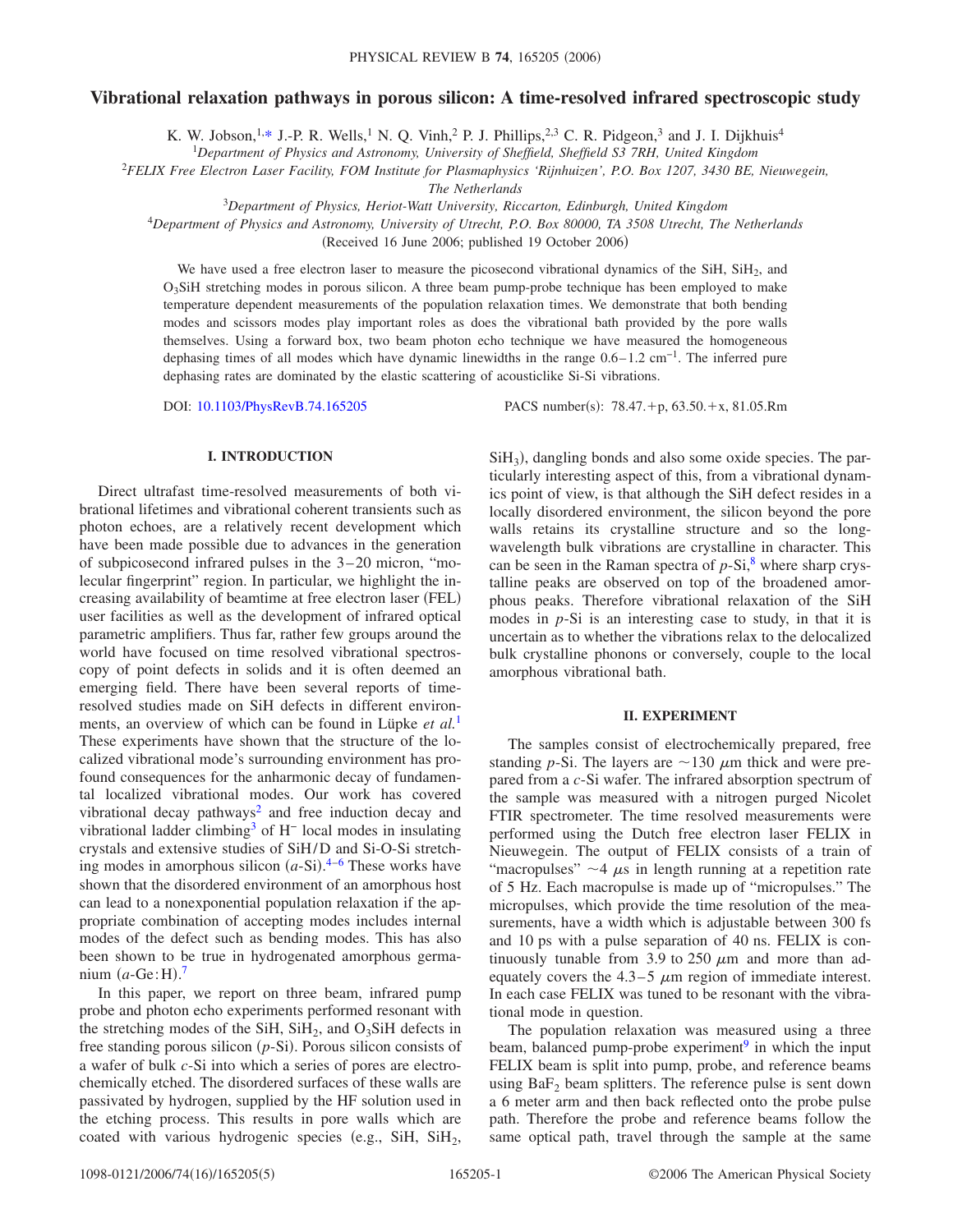<span id="page-1-0"></span>

FIG. 1. Infrared transmission spectrum of a free-standing *p*-Si layer. The spectral positions of the SiH,  $SiH<sub>2</sub>$ , and O<sub>3</sub>SiH mode are highlighted. The sharp lines observed on the high energy side of the spectrum are due to  $CO<sub>2</sub>$  absorption.

position and are detected by the same mercury cadmium telluride (MCT) detector. MCT detectors are commonly operated at constant bias, however in this experiment the bias was modulated synchronously with the 25 MHz FELIX micropulse repetition rate. When the system is in balance, the integrating electronics give an apparent output signal of zero. The three beams were focused onto the sample with a 90° off axis parabolic mirror having a focal length of 15 cm. Temperature control was provided by the use of an Oxford Instruments "Microstat" cold finger cryostat equipped with a model ITC503 controller.

The photon echo measurement is a standard coherent transient technique<sup>10</sup> which in its simplest form ultilizes a two pulse sequence in a transmission geometry. The power of the echo technique lies in its ability to eliminate the inhomogeneous broadening contribution to the total linewidth thereby providing a direct measurement of homogeneous dephasing. The first pulse (having wave vector  $\mathbf{k}_1$ ) creates a coherent admixture of vibrational states whose initial phase is lost due to free induction decay. The second pulse (with wave vector  $\mathbf{k}_2$ ) inverts the macroscopic dipole yielding a phase matched super-radiant burst which is known as a photon echo. The time integrated echo signal propagating along the  $\mathbf{k}_{echo}$  $=|2\mathbf{k}_2-\mathbf{k}_1|$  signal direction decays as a function of the delay between the incoming pulses as  $T_2/4$ . The key feature of the photon echo technique is that it exploits the fact that the free induction decay is reversible.

#### **III. RESULTS**

Figure [1](#page-1-0) presents the infrared transmission spectrum of porous silicon, truncated to show only the 2025–2400 cm−1 region of interest. With reference to the many infrared investigations of  $p$ -Si that exist in the literature,  $11,12$  $11,12$  we assign the broad peak at 2114 cm<sup>-1</sup> as the  $\nu=0\rightarrow1$  SiH stretching mode. A shoulder at 2083 cm<sup>-1</sup> arises from the SiH<sub>2</sub> species. The more isolated absorption feature at  $2262 \text{ cm}^{-1}$  is due to the fundamental stretch vibration of SiH bonds where the Si atom is backbonded to O atoms. $13$  This feature is only ob-served in oxidized p-Si (Ref. [14](#page-4-13)) and comes from oxygen preferentially attacking the weaker Si-Si backbonds of the SiH defect. Both the bending mode (at  $878 \text{ cm}^{-1}$ ) and stretching mode of the oxygen backbonded SiH defect has a

<span id="page-1-1"></span>

FIG. 2. Decay of the pump-probe signals at a temperature of  $10 K$  when resonantly exciting the SiH stretch mode at  $(a)$ 4.73  $\mu$ m, the SiH<sub>2</sub> stretch mode at (b) 4.80  $\mu$ m, and the oxygen backbonded SiH stretch mode at (c)  $4.42 \mu m$ . The solid lines are fits of single-exponential decay in cases (a) and (c), while in case (b) a biexponential fit is used. The lifetimes of the respective modes, obtained through these fits, are indicated.

higher frequency compared to the other two modes, due to the highly electronegative O atoms pulling the electron cloud away from the Si atom.

## **A. Lifetime measurements**

Figures  $2(a)-2(c)$  $2(a)-2(c)$  show the pump-probe signals measured at 10 K for all three vibrational modes. Resonant excitation of the SiH and O<sub>3</sub>SiH stretch modes [Figs.  $2(a)$  $2(a)$  and  $2(c)$ ] is observed to yield single-exponential decay with decay constants of  $T_1 = 33.3$  ps and  $T_1 = 17.2$  ps, respectively. Figure  $2(b)$  $2(b)$  shows the pump-probe signal for resonant excitation of the  $SiH<sub>2</sub>$  stretching mode. The measured response is well approximated by an biexponential relaxation and has a long time component which is considerably longer than the lifetimes measured for the SiH and  $O_3$ SiH modes. We have established that the biexponential behavior is due to both the  $SiH$  and  $SiH<sub>2</sub>$  modes being simultaneously excited by the FELIX pulse. Thus we find that by fitting a bi-exponential curve to the data, the faster decaying component has a lifetime of 29.3 ps, which corresponds well within the accuracy of the measurement to the decay time of the SiH mode and that the longer decaying component has a decay time of 134 ps and this is the lifetime of the  $SiH<sub>2</sub>$  stretch mode.

The overall behavior observed differs from *a*-Si:H in one important respect, which is that in *p*-Si the stretch mode dynamics are observed to have single exponential relaxation while in  $a$ -Si:H a distribution of lifetimes is measured.<sup>4[,15](#page-4-14)[,16](#page-4-15)</sup> This is caused by the distribution of bond angles and bond lengths that are characteristic of the random network structure of amorphous solids, coupled to the highly localized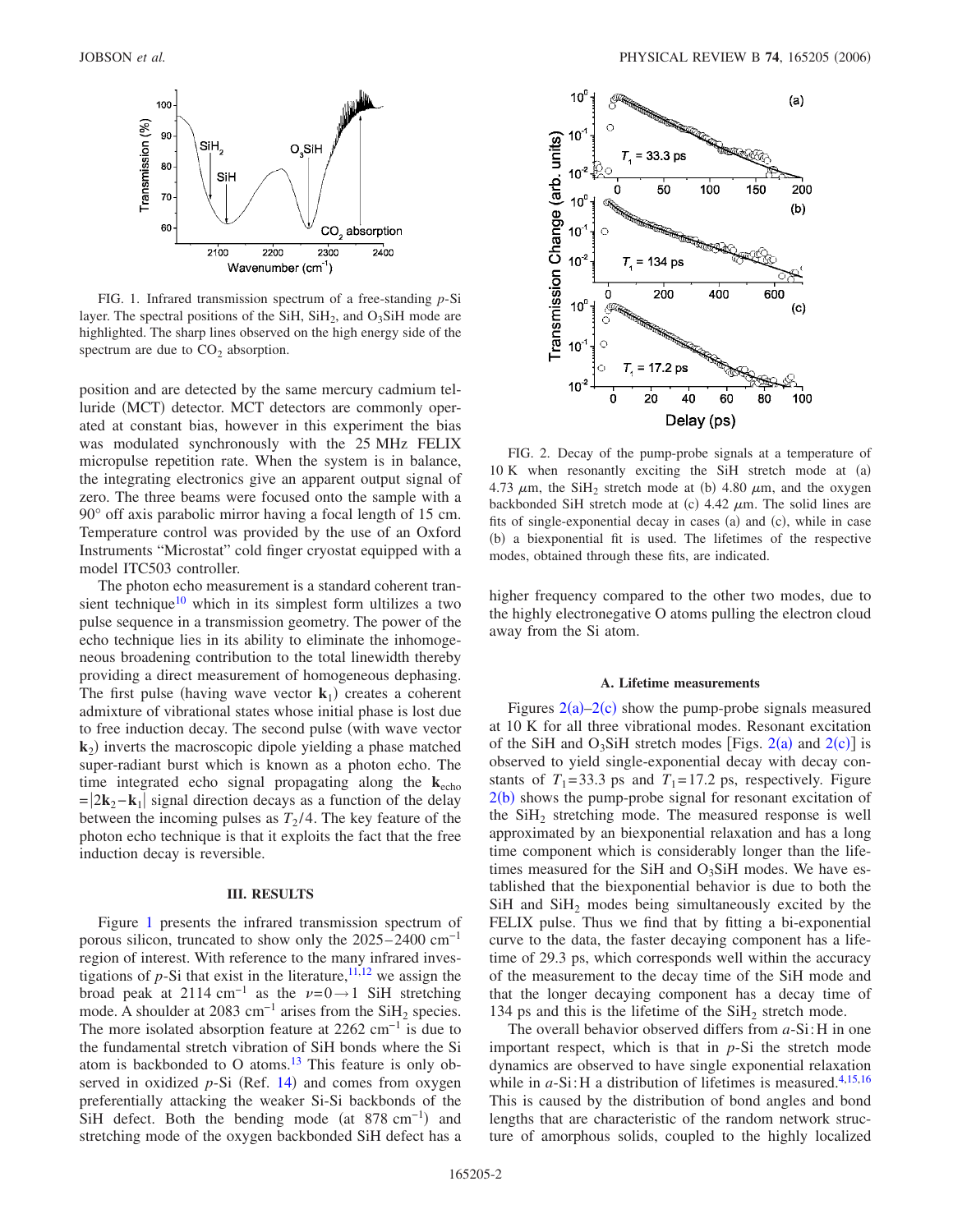nature of the SiH defect. These two characteristics cause a local change in the coupling of each SiH defect to the Si-Si phonon bath, thus leading to a distribution of decay rates. The absolute value of the relaxation rate of the SiH stretch mode is a factor of four larger than observed in *a*-Si (Refs. [4](#page-4-4)) and [16](#page-4-15)) and is due to better coupling to the surroundings in *p*-Si. We note that time-resolved transient bleaching experiments performed upon the stretch mode of bond center H in *c*-Si measured a decay time of  $T_1 = 7.8$  ps.<sup>17</sup> Both interstitial hydrogen defects as well as hydrogen vacancy complexes appear to have 10 K lifetimes in the range  $\sim$  2–40 ps, comparable with our observations for *p*-Si. Time-resolved measurements of the vibrational population decay of the SiH stretch mode of an H-terminated  $c$ -Si surface<sup>18</sup> also showed a single-exponential decay, but over a greatly-increased timescale  $(T_1 \sim 1 \text{ ns})$ , attributable to extremely weak coupling of the stretch mode to other internal defect modes as well as the surrounding phonon bath. This suggests that in *p*-Si the local environment of the Si-H is markedly different than that of both *a*-Si and *c*-Si.

The temperature dependence of the decay rate of the anharmonic decay of a localized mode of frequency  $\omega$  into a set of accepting modes of frequencies  $\omega_i$  can be modeled with the expression $19$ -

<span id="page-2-1"></span>
$$
[T_1(T)]^{-1} = [T_1(0)]^{-1} \left( \frac{\exp(\hbar \omega / k_B T) - 1}{\prod_i [\exp(\hbar \omega_i / k_B T) - 1]} \right), \quad (1)
$$

where  $[T_1(0)]^{-1}$  is the 0 K population decay rate (which we reasonably approximate with data measured at 10 K) and  $\sum_i \hbar \omega_i = \hbar \omega$  in order to satisfy energy conservation. Figures  $3(a) - 3(c)$  $3(a) - 3(c)$  present the measured temperature dependence of the decay rate of the three modes of interest and we discuss each in turn.

# *1. SiH stretch mode*

Figure  $3(a)$  $3(a)$  shows the temperature dependence of the decay rate for the SiH stretch mode at  $2114 \text{ cm}^{-1}$ , which is observed to increase by a factor of  $\sim$  1.4 from 10 K to room temperature. The dashed-dotted curve, which overestimates the data at temperatures above 150 K, represents decay into five equal energy 423 cm−1 Si-Si vibrations. Any alternative five phonon choice gives an increasingly degraded account of the data. Assuming four phonon decay into energydegenerate Si-Si vibrations at 529 cm<sup>-1</sup> is shown by the dotted line and badly underestimates the data. The dashed curve assumes anharmonic decay to one SiH bending mode [at  $625 \text{ cm}^{-1}$  (Ref. [11](#page-4-10))] with the energy surplus bridged by two 530 cm−1 and one 429 cm−1 Si-Si vibration. This also underestimates the data. The solid line represents decay into two bending modes, one 530 cm<sup>-1</sup> and a 334 cm<sup>-1</sup> Si-Si vibration, giving good account of the data. In *a*-Si the SiH stretch decay path is via three bending modes and one  $133 \text{ cm}^{-1}$ phonon,<sup>4,[16](#page-4-15)</sup> suggesting that in  $p-Si$ , the vibrational coupling of the Si-H stretch mode to the Si-Si TO and LA lattice modes is enhanced.

<span id="page-2-0"></span>

FIG. 3. Temperature dependence of the population relaxation rate  $1/T_1$  of (a) the SiH stretch mode, (b) the SiH<sub>2</sub> stretch mode, and (c) the  $O_3S$ iH mode. The circles are the measured lifetimes while the lines are fits of Eq.  $(1)$  $(1)$  $(1)$  in which either three-, four-, or five-phonon anharmonic decay with appropriate choices of Si-Si vibrational energy are used. In case (a) (Si-H) the best fit is the unbroken line, which represents four-phonon decay into two bending modes  $(625 \text{ cm}^{-1})$ , and two Si-Si vibrations at 530 cm<sup>-1</sup> and 334 cm<sup>-1</sup>. For case (b) (Si-H<sub>2</sub>), there are two equally plausible decay pathways, shown as the unbroken and dashed line. The unbroken line assumes four-phonon decay into one scissors mode  $(906 \text{ cm}^{-1})$  and three bulk vibrations having energies of 530 cm<sup>-1</sup>, 370 cm<sup>-1</sup>, and 275 cm<sup>-1</sup>. The dashed curve also assumes fourphonon decay with the accepting modes being two bending modes  $(660 \text{ cm}^{-1})$  and two Si-Si vibrations having energies of 530 cm<sup>-1</sup> and 233 cm<sup>-1</sup>. In the last case (c)  $(O_3Si-H)$  the best fit is the unbroken line and assumes four-phonon decay into one bending mode  $(625 \text{ cm}^{-1})$  and three equal energy 461 cm<sup>-1</sup> vibrations. Full details of the various energy conserving phonon decay pathways are given in the text.

#### 2. SiH<sub>2</sub> stretch mode

Figure  $3(b)$  $3(b)$  shows the temperature dependent decay rate of the SiH<sub>2</sub> stretch mode at 2083 cm<sup>-1</sup>. The measured decay rates increase by a factor of  $\sim$  1.5 from 10 K to 250 K. The dashed-dotted curve represents anharmonic decay into five equal energy 417 cm<sup>-1</sup> Si-Si vibrations. This both underestimates the data in the 100–200 K range and overestimates the data at higher temperatures, although not significantly. We note that the  $SiH<sub>2</sub>$  defect has both a scissors mode at 906 cm<sup>-1</sup> and a bending mode at 660 cm<sup>-1,[11](#page-4-10)</sup> The closest three-phonon decay possibility is shown as the dotted curve, representing decay via two scissors modes and a  $267 \text{ cm}^{-1}$ Si-Si vibration. This approximation does not account for the data very well, falling well behind the measured decay rates at temperatures higher than 150 K. The two "best choice" approximations are both four-phonon decay processes. The solid line is decay via one scissors mode and three Si-Si vibrations at 530 cm<sup>-1</sup>, 370 cm<sup>-1</sup>, and 275 cm<sup>-1</sup>. An equally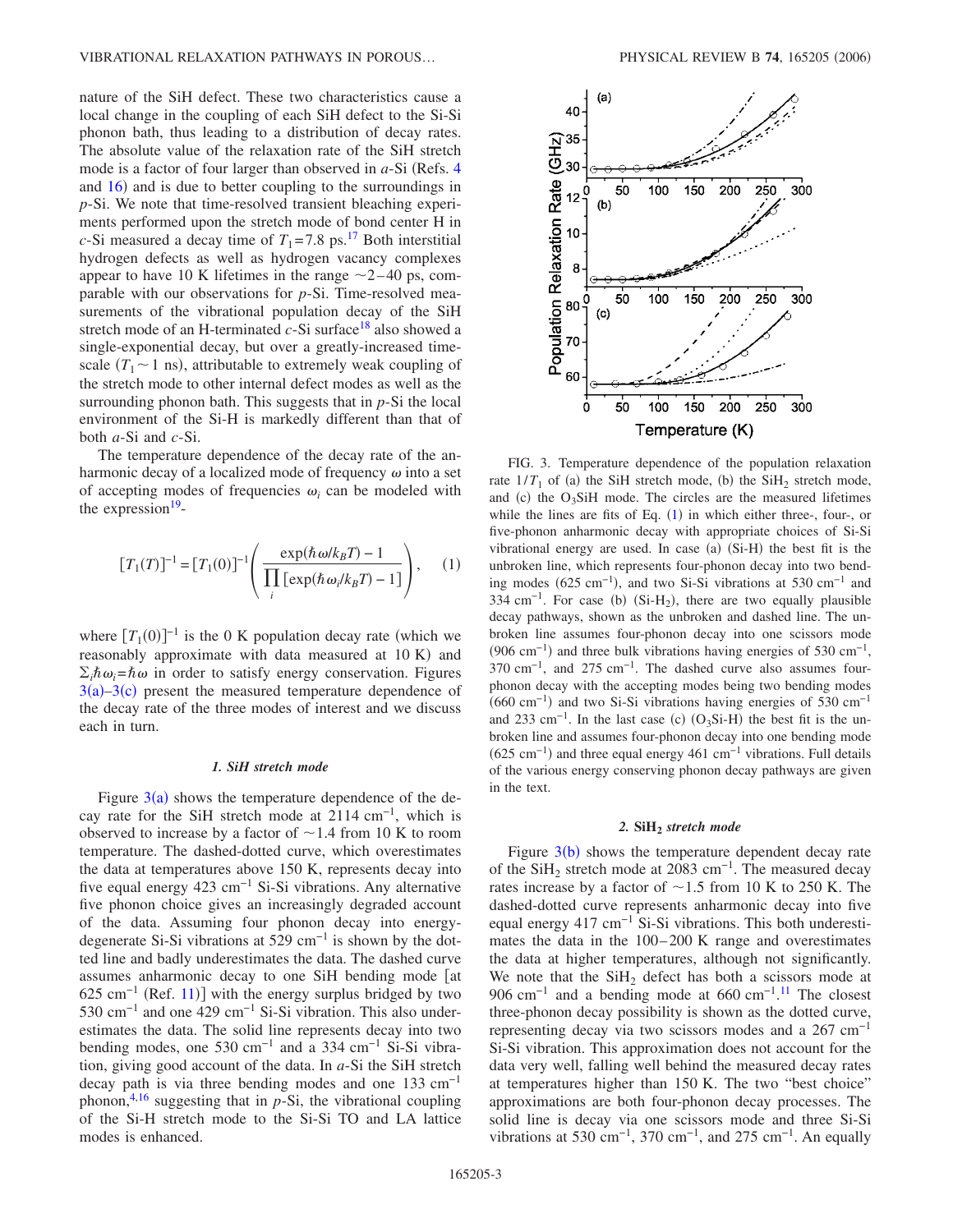<span id="page-3-0"></span>

FIG. 4. Decay of the photon echo signals at a temperature of 10 K when resonantly exciting (a) the SiH stretch mode at 4.73  $\mu$ m, (b) the SiH<sub>2</sub> stretch mode at 4.80  $\mu$ m, and (c) the oxygen backbonded SiH stretch mode at  $4.42 \mu m$ . In cases (a) and (c) the lines are single-exponential fits to the measured decay of the echo. In case (b) a biexponential fit is used. The respective dephasing times of each mode are displayed in the corner of each plot.

valid alternative is relaxation via two bending modes and two Si-Si vibrations at 530 cm−1 and 233 cm−1 dashed curve). It is not possible, within the accuracy of the measurements, to distinguish between these two possibilities. As for the SiH stretch mode in *p*-Si, the coupling to the Si-Si TO and TA lattice modes seems to limit the vibrational lifetime of the  $SiH<sub>2</sub>$  stretch mode.<sup>20</sup>

# *3.* **O3SiH** *stretch mode*

Figure  $3(c)$  $3(c)$  shows the temperature dependent decay rates for the O<sub>3</sub>SiH stretch mode at 2262 cm<sup>-1</sup>, whose decay rate increases by a factor of  $\sim$  1.4 between 10 K and room temperature. As expected, attempts to account for the data in terms of five phonon decay vastly overestimate the measured decay rates. This is shown as a dotted curve for five  $452 \text{ cm}^{-1}$  Si-Si vibrations. Nor does three phonon decay give reasonable account of the data due to the high energy of the accepting modes required. The dashed-dotted curve represents decay into two bending modes at 878 cm<sup>-1</sup> and a 506 cm−1 Si-Si vibration. Conversely, assuming four-phonon decay into two bending modes and two 253 cm−1 Si-Si vibrations (shown as the dashed line) vastly overestimates the increase in relaxation rate. We find that the best account of the data is given by decay into one bending mode and three vibrations at 461 cm<sup>-1</sup> (shown as the solid line). We note that *p*-Si has a IR strong absorbance at 460 cm<sup>-1</sup> related to Si-O-Si bending vibrations, $2^0$  suggesting that a resonant coupling to this mode speeds up the relaxation of the  $O_3SH$ stretch mode.

<span id="page-3-1"></span>

FIG. 5. Temperature dependence of the pure dephasing rate of (a) the SiH stretch mode, (b) the  $SiH<sub>2</sub>$  stretch mode, and (c) the  $O_3$ SiH mode. The dashed line is a least-squares fit to Eq. ([2](#page-4-19)) and the solid line is a least-squares fit to Eq.  $(3)$  $(3)$  $(3)$ .

We have shown that in *p*-Si for all three defects, the stretching mode relaxes to internal localized modes, such as scissors or bending modes, and that for the SiH and  $SiH<sub>2</sub>$ stretch modes energy conservation is satisfied via the phonon bath.

#### **B. Dephasing measurements**

Figures  $4(a) - 4(c)$  $4(a) - 4(c)$  show the photon echo obtained for the  $SiH$ ,  $SiH<sub>2</sub>$ , and O<sub>3</sub>SiH stretch modes as measured at 10 K. At all wavelengths a so-called "coherent spike" at zero delay is observed. From these transients we infer homogeneous dephasing times of  $T_2 = 17.2$  ps (SiH),  $T_2 = 29.0$  ps (SiH<sub>2</sub>), and  $T_2$ =9.6 ps (O<sub>3</sub>SiH) yielding homogeneous (dynamic) linewidths  $(1/\pi T_2)$  of 0.62 cm<sup>-1</sup>, 0.37 cm<sup>-1</sup>, and 1.1 cm<sup>-1</sup>, respectively. Comparison with the linewidths as measured by FTIR spectroscopy confirms that there is massive inhomogeneous broadening arising from the disordered environment.

The homogeneous dephasing rate  $(T_2^{-1})$  measured using the photon echo technique has contributions from the population relaxation rate  $(T_1^{-1})$  and the pure dephasing rate  $(T_2^{*-1})$ . Pure dephasing is an adiabatic process giving rise to fluctuations in the vibrational eigenstates. The various contributions are connected via the well known expression  $1/T_2 = 1/2T_1 + 1/T_2^{*10}$  $1/T_2 = 1/2T_1 + 1/T_2^{*10}$  $1/T_2 = 1/2T_1 + 1/T_2^{*10}$  By combining the population relaxation rates and homogeneous dephasing rates, the pure dephasing rate can be extracted. Figures  $5(a)$  $5(a)$ - $5(c)$  display the temperature dependence of the pure dephasing rate for all three modes. We interpret the temperature dependent pure dephasing as arising from elastic scattering of Si-Si band phonons. Under the assumption of a Debye-like density of states, this takes the analytical form